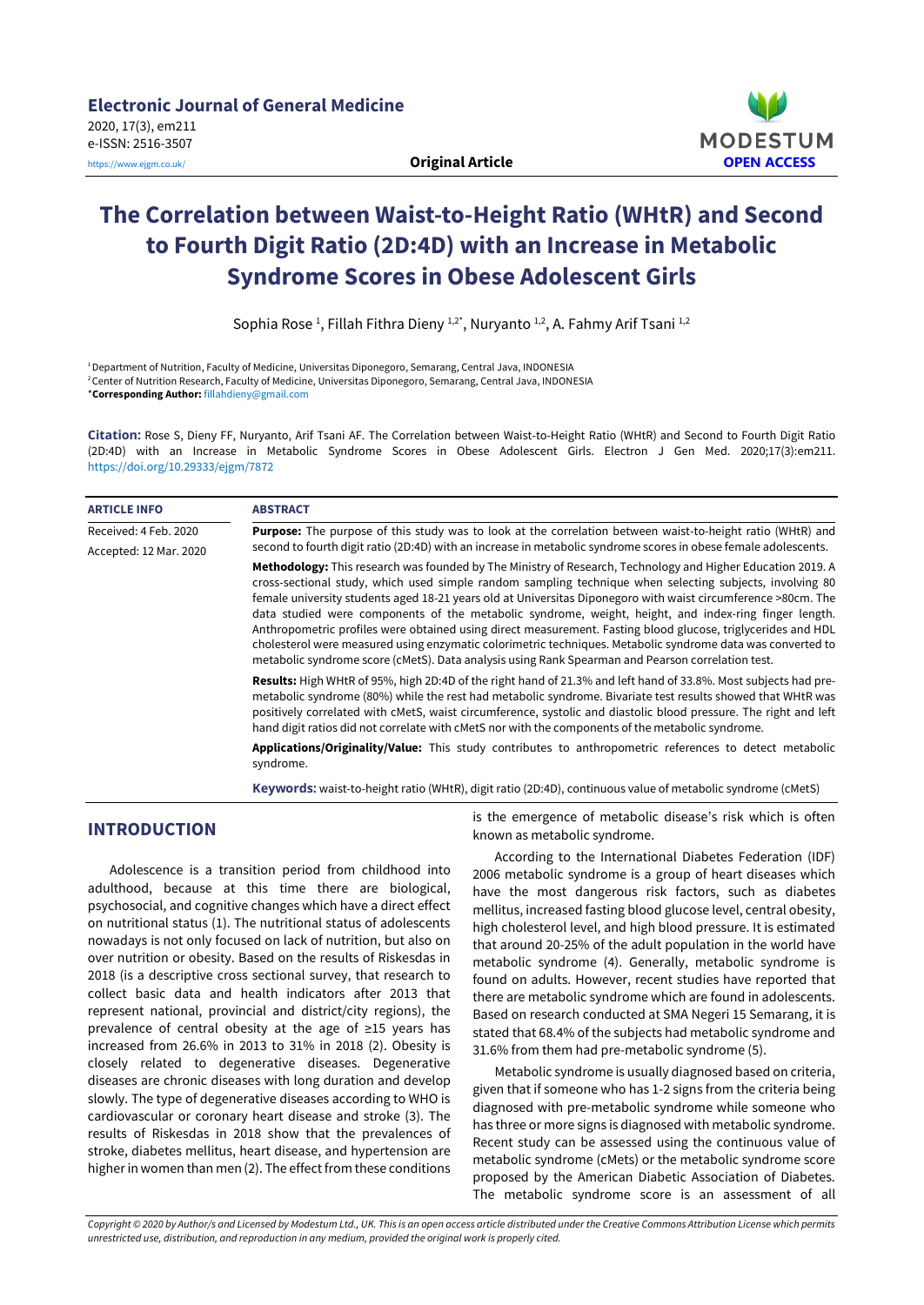metabolic syndrome components which are converted to zscore (6). The advantages of using cMetS are: (1) reducing the dichotomization factor because cardiovascular disease is a progression from several metabolic syndrome components, (2) cMetS is more sensitive and there are less error occurred than when using categorical assessment of metabolic syndrome, (3) statistical power is higher when using cMetS (7). Research on children subjects showed that cMetS can be used to predict someone's metabolism (6,8).

One component in the parameters of metabolic syndrome is central/abdominal obesity. Central obesity is the initial cause of metabolic syndrome due to impaired balance of adipocytokines which have been secreted. Central obesity is associated with increased blood pressure, serum triglycerides, decreased HDL, and glucose intolerance (9).

The parameters of central obesity markers in adolescents can be determined using Waist-to-Height Ratio (WHtR) whose results are stated to be more accurate than BMI (9). Measuring instruments used are microtoise (height measurement tool) and metline band (a measuring tool in the form of a measuring tape that can be rolled up) so they require more time when measuring. Waist-to-Height Ratio (WHtR) or the ratio of waist circumference to height is the indicator of central obesity and proposed as a better predictor for early risk of cardiovascular disease compared to BMI (10,11). Studies on waist circumference have been shown to be closely associated with fat deposits in the abdomen (12). The distribution of abdominal adipose tissue (central obesity) in children and adults is positively correlated to metabolic syndrome components (13). Study with adult subjects showed that people who have the same waist circumference but with shorter height have a greater risk of getting metabolic syndrome than taller people (12). Thus WHtR can be used as an indicator of obesity in an individual.

Recently there was a report of an anthropometric measurement as an indicator in predicting cardiovascular disease which are faster than WHtR measurements, namely The Ratio of Second to Fourth Digit Ratio (2D:4D) (14). Finger lengths were measured using a digital caliper measuring to 0.001 mm (15). This method is faster than the WHtR measurement. The ratio of index finger and ring finger length (2D:4D) is an overview of a person's prenatal testosterone and estrogen levels. The ring finger is the fourth digit and the index finger is the second digit, both fingers are the most sensitive (13). Study about digit ratio began in 2 years old children, and possibly increased the formation of digit ratio since early of life. This study leads to the hypothesis that the number of digit ratio reflects embryo's exposure to testosterone and estrogen hormones which are formed since the end of the first trimester of fetal development and remains relatively stable throughout the life, which tend to develop certain diseases in the future (14,16,17). This hypothesis has not been tested using experimental study (17). Digit ratio in women is proven to be higher than in men; it is associated with higher estrogen levels than testosterone and vice versa (13). Study on digit ratio showed good correlation with anthropometric measurements of adiposity (12). Other studies stated that digit ratio is directly associated with obesity and inversely associated with body muscle mass, which is considered as a risk factor in the future (18).

Research on digit ratio and WHtR in metabolic syndrome has not been done in Indonesia. Based on the magnitude of the problem that has been described previously, the purpose of

this study was to analyze the correlation between waist-toheight ratio (WHtR) and second to fourth digit ratio (2D:4D) with an increase in metabolic syndrome scores in obese adolescent girls.

# **METHODOLOGY**

The scope of this study was community's nutrition with a cross-sectional design. The subjects in this study were female university students who were 18-21 years old at Universitas Diponegoro, Semarang. The research began with nutrition screening at 10metli faculties at Universitas Diponegoro by randomly selecting study programs at each faculty. Anthropometric measurements performed during screening were weight, height and waist circumference. This study obtained a total of 1260 female students at Universitas Diponegoro.

The inclusion criteria for the sample are women who were 18-21 years old; filled out informed consent; had waist circumference >80 cm; had intact fingers on both hands; did not take drugs that can affect blood pressure, cholesterol levels, and blood glucose levels; were willing to do fasting for at least 8 hours also did not smoking and/or consuming alcohol; were not in any state of illness or in the care of a doctor; were not doing intensive physical activity or training; were not pregnant and breastfeeding. The exclusion criterias were that the subject resigned from the study, the subject moved to a university and the subject died during the study. Based on inclusion criteria, this study obtained 215 subjects.

The sample selection method in this study used simple random sampling method and obtained 80 people. Data collected included general data about the subject's identity, anthropometric measurements such as body weight, height, waist circumference, index finger length and ring finger length using minimal clothing and blood sampling. Body weight was measured using a digital scale with an accuracy of 0.01 kg. Nutritional status was based on Body Mass Index (BMI) and used category for Indonesians (19).

The independent variables in this study were waist circumference to height ratio (WHtR) and the index finger to ring finger length ratio (2D:4D). The waist circumference to height ratio (WHtR) using cut-off points for Asian people is ≥0.50 (20). Subjects used minimal clothing in the anthropometric measurement process. Height was measured using a microtoise with an accuracy of 0.01 cm and during measurements, the subject didn't use any footwear and accessories on the head. Waist circumference was measured at the midpoint between the iliac crest and margin of costae (lower rib) using a metline band with a precision of 0.1 cm and when measuring, subjects used a thin clothings (11). Measurement of the digit ratio using digital calipers with a precision of 0.001 mm. The subjects, hadn position were open with palm showing when doing the measurement. The length of the second finger (index finger) was the distance from the midpoint of the second metacarpophalangeal joint and the most distal point from the second finger, while the length of the fourth finger (ring finger) is from the midpoint of the fourth metacarpophalangeal joint to the most distal point of the fourth finger. After that, the length of the second and fourth fingers were divided to get the digit ratio results. The digit ratio limit in women used for the right hand and left hand are grouped as low if the ratio was <1 and high if it was ≥1.17. While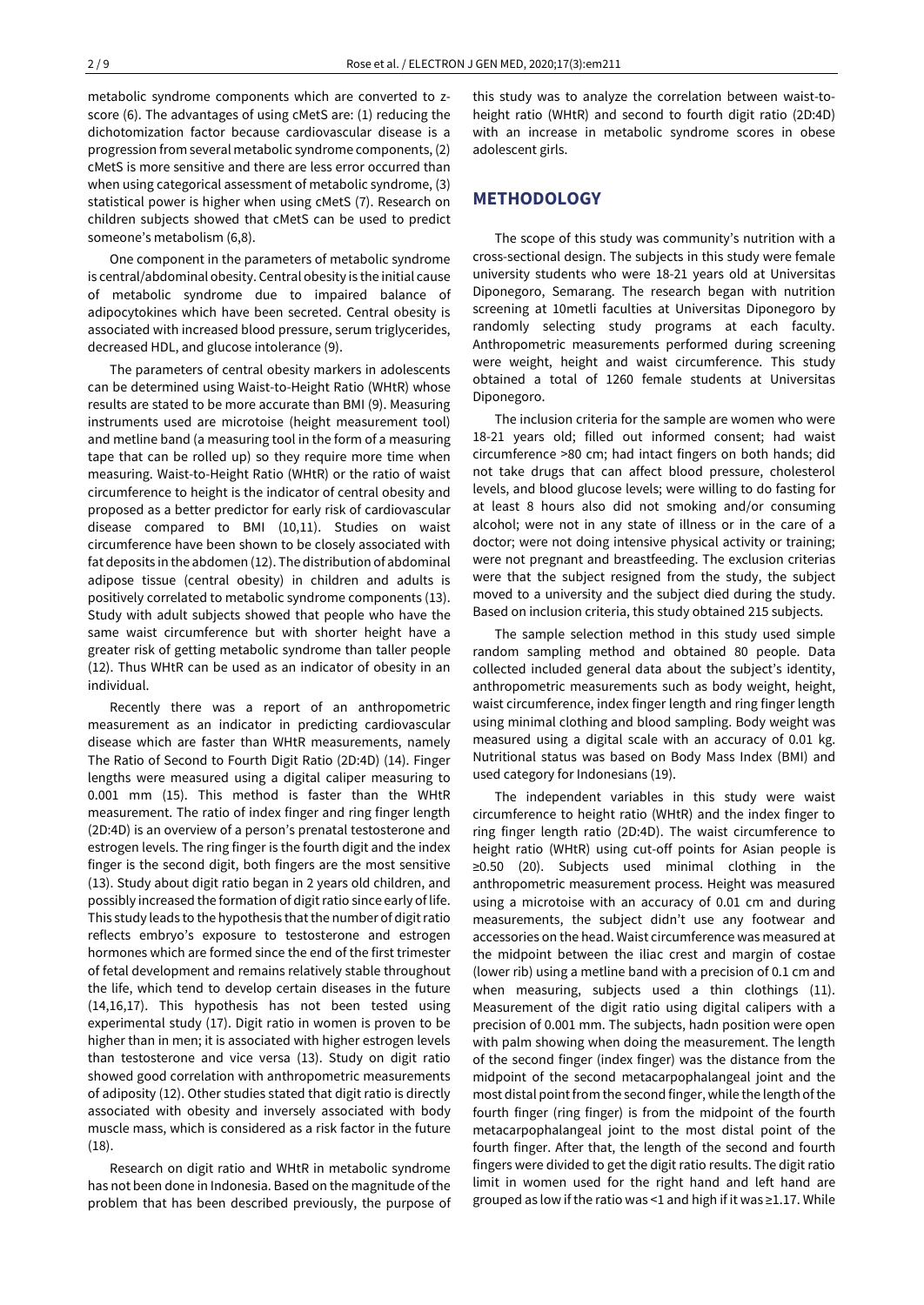| Variable                              | Min     | Max   | $Mean \pm SD$     |
|---------------------------------------|---------|-------|-------------------|
| Age (years)                           | 18      | 21    | $19 \pm 0.8$      |
| Weight (kg)                           | 52.3    | 103.6 | $70.95 \pm 11.2$  |
| Heigh (cm)                            | 100.5   | 1714  | $156.66 \pm 10.0$ |
| WHtR (ratio)                          | 0.5     | 095   | $0.57 \pm 0.1$    |
| Right Hand Digit Ratio (ratio)        | 0.84    | 1.09  | $0.98 \pm 0.0$    |
| Left Hand Digit Ratio (ratio)         | 0.89    | 1.07  | $0.99 \pm 0.0$    |
| <b>Category of Metabolic Syndrome</b> |         |       |                   |
| Waist Circumference (cm)              | 81.2    | 114   | $88.93 \pm 6.5$   |
| Systolic Blood Pressure (mmHg)        | 87      | 144   | $110.14 \pm 11.3$ |
| Diastolic Blood Pressure (mmHg)       | 29      | 96    | $75.65 \pm 8.8$   |
| HDL Cholesterol Levels (mg/dL)        | 34      | 74    | $50.64 \pm 9.2$   |
| Triglyceride Levels (mg/dL)           | 43      | 248   | $10226 \pm 38.6$  |
| Fasting Blood Glucose Levels (mg/dL)  | 68      | 206   | $89.18 \pm 15.5$  |
| cMetS (score)                         | $-6.16$ | 9.68  | $000 \pm 2.8$     |

**Table 1.** Characteristic of Subject

the dependent variables in this study were metabolic syndrome components (waist circumference, blood pressure, fasting blood sugar levels, triglyceride levels and HDL cholesterol level which later would be converted into metabolic syndrome score (cMetS). The cMetS limit/threshold value in this study was >2.21 (6).

Blood sampling was in collaboration with the Sarana Medika laboratory. The measured blood profiles included fasting blood sugar levels, triglyceride levels, and levels for women using enzymatic colorimetric techniques. While blood pressure was measured using digital tensimeter with the brand named "Omron" and was conducted by trained students and measured twice. This study used the metabolic syndrome guidelines according to the National Cholesterol Education Program-Adult Treatment Panel (NCEP-ATP III) 2005 which was often used in many studies in Indonesia, there are 5 markers, in assessing metabolic syndrome, if someone meets 3 of the 5 agreed criterias, such as: (1) central obesity (women's waist circumference ≥80 cm); (2) systolic blood pressure ≥130 mmHg or diastolic blood pressure ≥85 mmHg; (3) triglyceride levels ≥150 mg/dL; (4) HDL cholesterol levels <50 mg/dL for women; (5) fasting blood glucose level ≥110 mg/dL (21).

This study changed the parameters of metabolic syndrome into metabolic syndrome score (cMetS) by changing them into z-score. CMetS measurement was done in several stages, which is: (1) measuring all metabolic syndrome parameters including waist circumference, blood pressure, HDL cholesterol levels, triglyceride levels and fasting blood glucose levels; (2) standardizing by changing all the results of metabolic syndrome parameters in Z-score form; (3) specifically blood pressure results must be changed to Mean Artierial Blood Pressure (MAP) form first; (4) the HDL cholesterol levels standardization results are inversely proportional to the metabolic risk thus the HDL Z-score was multiplied by (-1); (5) after getting all the Z-scores, the researcher obtained the cMetS by adding up all the Z-scores from the waist circumference, HDL cholesterol levels, triglyceride levels and fasting blood glucose levels also MAP; (6) the cMetS score ≥2.21 indicated metabolic syndrome (22,23). The MAP calculation follows the two measurement parameters Systolic blood pressure and Diastolic blood pressure.

$$
MAP = \{[(Systemal \; blood \; pressure - Diastolic \; blood \; pressure) \; 3] + Diastolic \; blood \; pressure\} \tag{1}
$$

Univariate analysis was performed to describe the characteristics of the subject, the variables studied were WHtR and digit ratio as independent variables and cMetS as the dependent variable. Data normality test used Kolmogorov-Smirnov. Bivariate analysis used the Spearman Rank test if data didn't normally distributed and Pearson test for normally distributed data.

## **RESULTS**

#### **Subjects Characteristic**

Based on the screening results of 1260 female students in 10 faculties at Universitas Diponegoro. Research subjects whom met the inclusion criteria were 215 female students and after that 80 female students were randomly selected to be samples in this study. The results of research on Universitas Diponegoro student, where they obtained the characteristics of the research variables including general data about the subjects, anthropometric data, and metabolic syndrome component data, were shown in **Table 1**.

The mean age in this study was shown in **Table 1**, which was 19 years with the mean weight of the subject was 70.95 ± 11.2 and the average height of the subject was  $156.66 \pm 10.0$ . The median WHtR of the subjects was  $0.57 \pm 0.1$ , while the median digit ratio of the right hand was  $0.98 \pm 0.04$  and the left hand was  $0.99 \pm 0.04$ . The metabolic syndrome components consisted of waist circumference, blood pressure, HDL cholesterol levels, triglyceride levels, and sometimes fasting blood glucose levels. Waist circumference had an average of 88.93 ± 6.53 cm, systolic blood pressure's mean of 110 mmHg, diastolic blood pressure's mean of 76.65 mmHg, HDL cholesterol levels' mean of 50.64 mg/dL, triglyceride levels' mean of 102.26 mg/dL, and sometimes also tested fasting blood glucose levels with average of 89.18 mg/dL. While cMetS mean was 0.00.

The subjects in this study were 18-21 years old. **Table 2** showed that the characteristic of the subjects in this study, which was dominated by nutritional status based on BMI, was obesity, with category I obesity was 40% and category II obesity was 36.3%. In addition, there were 12.5% of the subjects who had normal nutritional status. Based on anthropometric profile using WHtR, there were 95% which were classified as high. While the anthropometric profile using the right hand digit ratio was 21.3% and the left hand was 33.8% which classified in the high category. Subjects who had 1-2 metabolic syndrome markers were 80% while 20% had ≥ 3 metabolic syndrome markers. Subjects with high cMetS were 20%.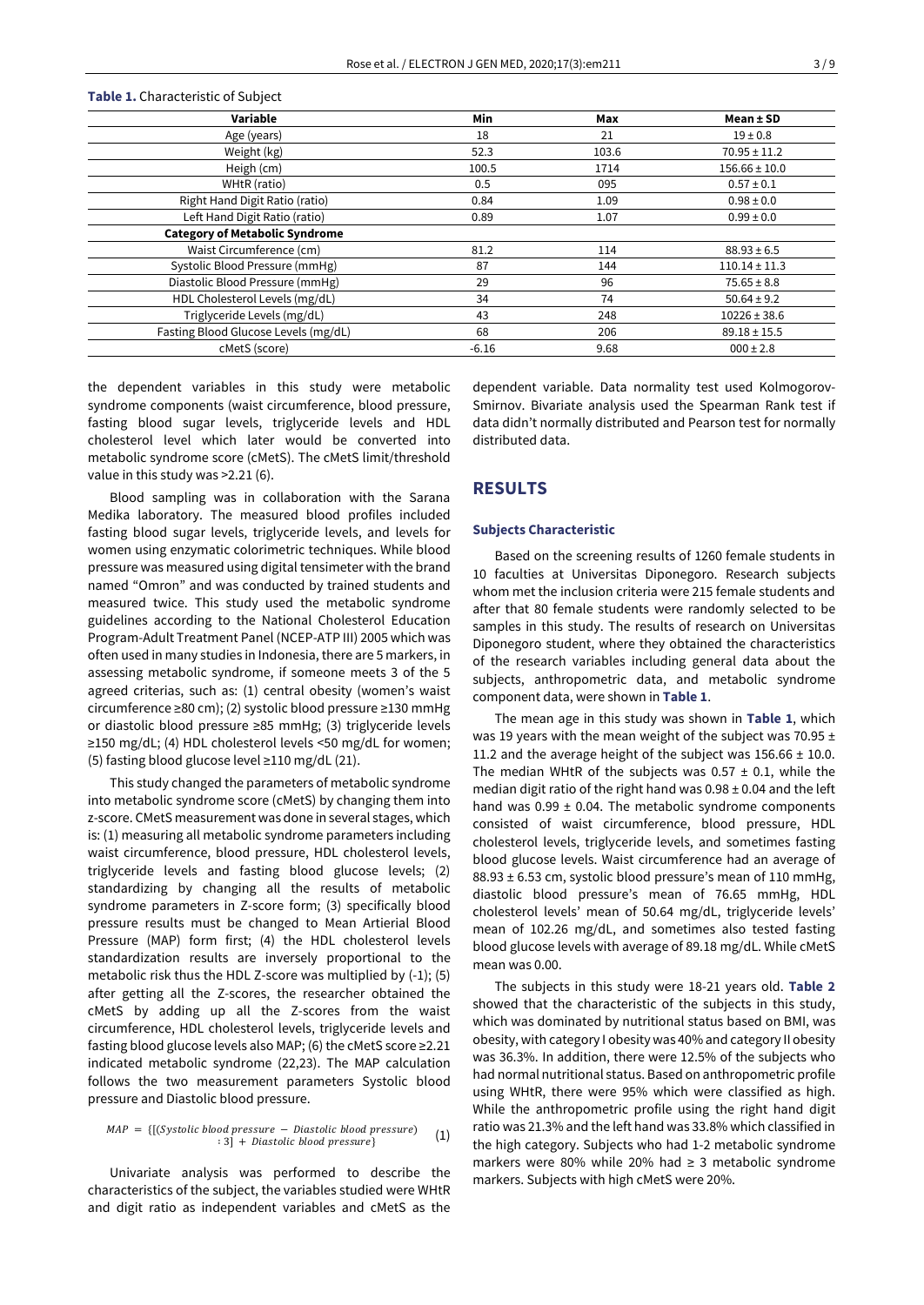**Table 2.** Frequency distribusi of Waist Height-to-Ratio (WHtR), Digit Ratio (2D:4D) and Metabolic Syndrome

| Variable                            | n               | $\%$ |
|-------------------------------------|-----------------|------|
| Nutritional Status was based on BMI |                 |      |
| Normal (18,5 - 22,9 kg/m2)          | 10              | 12.5 |
| Overweight (23,0 - 24,9 kg/m2)      | 9               | 11.3 |
| Obesity I (25,0-29,9 kg/m2)         | 32              | 40   |
| Obesity II (≥30 kg/m2)              | 29              | 36.3 |
| WHtR                                |                 |      |
| Normal $(0.5)$                      | 4               | 5    |
| High $(≥ 0,5)$                      | 76              | 95   |
| <b>Right Hand Digit Ratio</b>       |                 |      |
| Low $(<1.00)$                       | 63              | 78.8 |
| High (≥1.00)                        | 17              | 21.3 |
| Left Hand Digit Ratio               |                 |      |
| Low $($ <1.00)                      | 53              | 663  |
| High (≥1.00)                        | $\overline{27}$ | 33.8 |
| <b>Waist Circumference</b>          |                 |      |
| Normal (<80 cm)                     | 0               | 0    |
| Central Obesity (≥80 cm)            | 80              | 100  |
| <b>Systolic Blood Pressure</b>      |                 |      |
| Normal (<130 mmHg)                  | 78              | 97.5 |
| High (≥130 mmHg)                    | 2               | 2.5  |
| Diastolic Blood Pressure            |                 |      |
| Normal (<85mmHg)                    | 76              | 95   |
| High $(≥85$ mmHg.)                  | 4               | 5    |
| <b>HDL Cholesterol Levels</b>       |                 |      |
| Normal (≥50 mg/dL)                  | 44              | 55   |
| Low (<50 mg/dL)                     | 36              | 45   |
| Triglyceride Levels                 |                 |      |
| Normal (<150 mg/dL)                 | 71              | 88.8 |
| High (≥150 mg/dL)                   | 9               | 11.3 |
| Fasting Blood Glucose Levels        |                 |      |
| Normal (<110 mg/dL)                 | 77              | 96.3 |
| High (≥110 mg/dL)                   | 3               | 3.8  |
| Metabolic Syndrome Status           |                 |      |
| Pre-Metabolic Syndrome (1-2)        | 64              | 80   |
| Metabolic Syndrome (≥3)             | 16              | 20   |
| cMetS                               |                 |      |
| Normal (<2,21)                      | 64              | 80   |
| High (≥2,21)                        | 16              | 20   |

## **The Correlation between Waist Height to Ratio (WHtR) and Digit Ratio (2D:4D) with Metabolic Syndrome Score (cMetS) in Obese Adolescent Girls**

Based on the research results and calculations which have been done, it was obtained anthropometric profile measurement data of waist circumference to body height ratio (WHtR) and index finger length to ring finger length ratio (2D:4D) with metabolic syndrome scores (cMetS) and metabolic syndrome components were shown in **Table 3**.

There was an correlation if  $p$  <0.05 and stated to be positively related if r value was positive. **Table 3** showed that WHtR was statistically related to cMets. The higher the WHtR value, the greater the metabolic syndrome scores (cMetS). In addition, WHtR was also positively related to 2 metabolic syndrom markers, which was waist circumference, systolic blood pressure, diastolic blood pressure. While the right hand and left hand digit ratio variables showed no significant correlation with the metabolic syndrome score and the metabolic syndrome components in obese adolescent girls (p >0.05).

# **DISCUSSION**

## **Research Subjects Characteristics**

Based on the research subjects' characteristics in Universitas Diponegoro Semarang students who were 18-21 years, the average age was 19 years. The age range was classified in the category of late adolescents (17-21 years) according to the World Health Organization (WHO) in which a transition from adolescence to early adulthood happens (19). Late adolescents are marked by the development of personal identity and moral beliefs of the individuals. The ability to think for future goals can been seen, such as understanding the future consequences associated with current behavior and even ability to think about having children or getting pregnant. Students are included in the category of late adolesence who start living independently. The number of activities done by university students which force them to skip meals is a common thing. Most of the late adolescents choose to eat fast food or buy food at a food stall because it is more practical. Eating snacks can also be their solution. The average snack size is more or less the same, but the amont of snacks consumed increases. This contributes to increased calories intake that contains a lot of fat and is low in fiber (1). Hence, irregular eating habits in adolescents need more concern. Based on research conducted in Nepal in adult subjects, low intake of monounsaturated fat (MUFA), polyunsaturated fat (PUFA) and polyunsaturated fatty acids caused an increase in the prevalence of obesity and metabolic syndrome. Because nowadays healthy diet is replaced by high fat and calories food (24).

Late adolescence, especially in women, has higher risk of metabolic syndrome because adipose tissue in the lower body (hips and thighs) is related to fat distribution (25). In addition, it will have an impact on the future and can pose a risk to the offspring. Metabolic syndrome is determined based on the interaction of various genetic and environmental factors. Genetic factors in the family such as obesity, hypertension and diabetes are at risk for the occurrence of metabolic syndrome (26). Since 2007, Genome Wide Association Studies (GWAS) have identified about 88 loci which was associated with the risk

| <b>Table 3.</b> Correlation between Waist Height-to-Ratio (WHtR) and Digit Ratio (2D:4D) with Metabolic Syndrome Score (cMetS) |  |  |  |  |
|--------------------------------------------------------------------------------------------------------------------------------|--|--|--|--|
|--------------------------------------------------------------------------------------------------------------------------------|--|--|--|--|

| Variable                     | <b>WHtR</b>       |                      | <b>Right Hand 2D:4D</b> |                      | <b>Left Hand 2D:4D</b> |                      |
|------------------------------|-------------------|----------------------|-------------------------|----------------------|------------------------|----------------------|
|                              |                   |                      |                         |                      |                        |                      |
| cMetS                        | $0.53^{a}$        | 0.000 <sup>a</sup>   | $0.14^{a}$              | $0.222$ <sup>a</sup> | 0.03 <sup>b</sup>      | $0.824^{b}$          |
| WC                           | 0.83 <sup>a</sup> | 0.000 <sup>a</sup>   | 0.08 <sup>a</sup>       | $0.498$ <sup>a</sup> | $-0.07a$               | $0.556^{\circ}$      |
| Systolic BP                  | 0.33 <sup>a</sup> | 0.003 <sup>a</sup>   | 0.06 <sup>a</sup>       | $0.598$ <sup>a</sup> | 0.07 <sup>b</sup>      | $0.565^{b}$          |
| Diastolic BP                 | 0.4 <sup>a</sup>  | 0.000 <sup>a</sup>   | 0.11 <sup>a</sup>       | $0.332$ <sup>a</sup> | 0.06 <sup>a</sup>      | $0.581$ <sup>a</sup> |
| <b>HDL Cholesterol</b>       | 0.03 <sup>a</sup> | $0.794$ <sup>a</sup> | 0.01 <sup>a</sup>       | $0.908$ <sup>a</sup> | $0.10^{b}$             | 0.360 <sup>b</sup>   |
| Triglyceride                 | 0.17 <sup>a</sup> | $0.132$ <sup>a</sup> | $0.13^{a}$              | $0.261$ <sup>a</sup> | $0.16^{\circ}$         | $0.154^{a}$          |
| <b>Fasting Blood Glucose</b> | 0.20 <sup>a</sup> | $0.073$ <sup>a</sup> | 0.02 <sup>a</sup>       | $0.837$ <sup>a</sup> | $0.04^{\circ}$         | $0.707$ <sup>a</sup> |

*a: Rank Spearman, b: Pearson*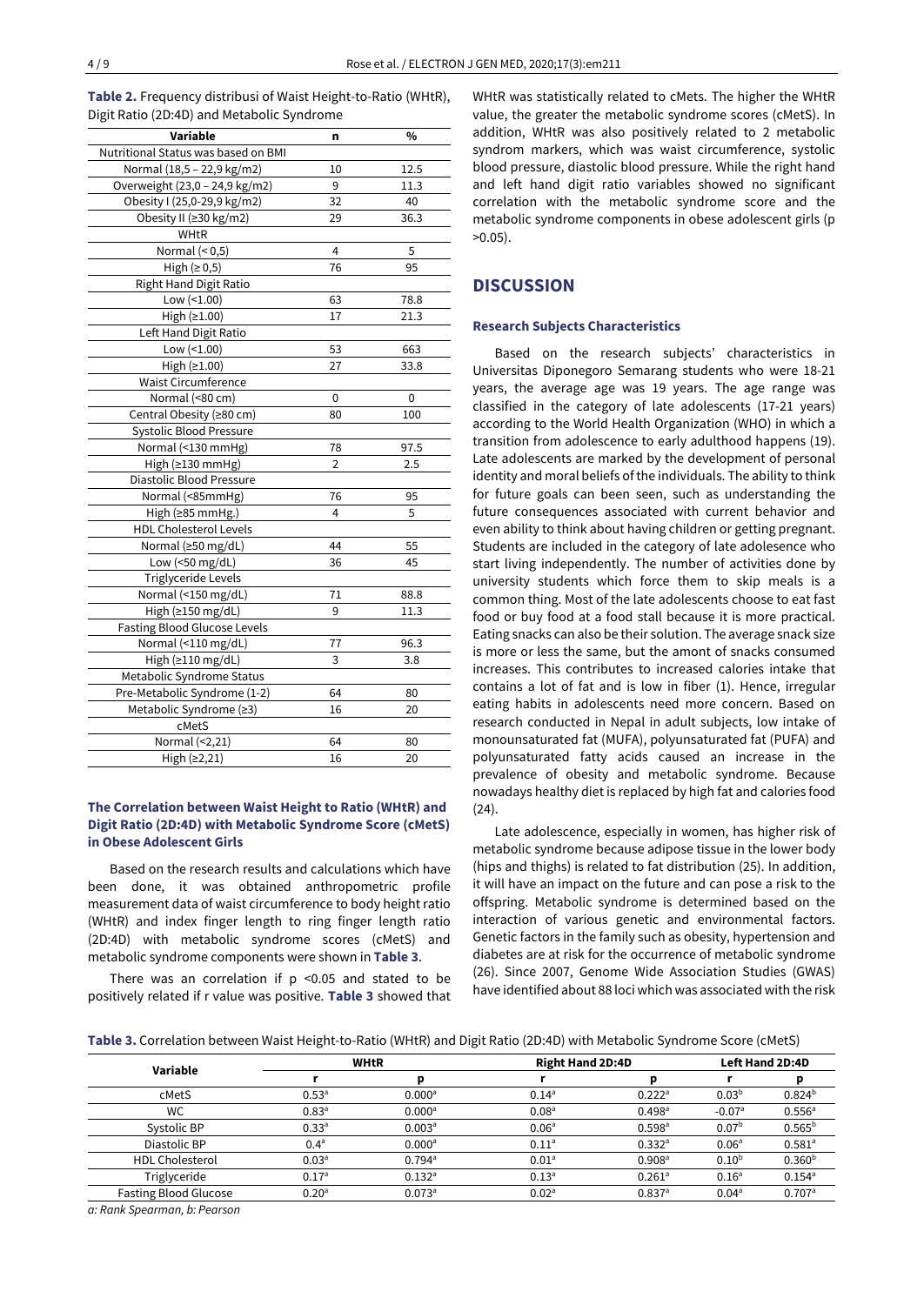of developing type 2 diabetes mellitus. Most loci were associated with insulin secretion and pancreatic beta cell function, thereby causing insulin resistance which was associated with obesity (27).

Other subject characteristics in terms of BMI showed that most of the subjects had obesity in nutritional status, with obesity I was found at 40% of the subjects and obesity II at 36.3%. The overweight and obesity in BMI category are related to the metabolic syndrome components, which is in line with research in Syria on the adolescent subjects who were 18-19 years (28). There are various medical and psychosocial complications related to overweight and obesity among adolescents such as hypertension, dyslipidemia, insulin resistance, type 2 diabetes mellitus, sleep disorders and other respiratory disorders (1).

The prevalence of metabolic syndrome in this study, using the NCEP-ATP III criteria, found pre-metabolic syndrome at 80% of the subjects and metabolic syndrome at 20%. Based on Herningtyas and Ng's research in Indonesia on subjects obtained through the Family Life Survey Wave 4 (IFLS4) spread in 20 provinces in Indonesia, it was stated that the prevalence of metabolic syndrome in Indonesia is high (moderate). Premetabolic syndrome with 2 markers was at 39.45%. The majority of subjects who have metabolic syndrome in Java had reached 15.16-37.5% (29). Whereas, in this study when we looked at the metabolic syndrome score, we obtained a prevalence of 20% which is classified in the high category. In line with the research of Pratiwi et all who used secondary data from the Basic Health Research (Riskesdas) 2013 in 15-24 years adolescents showed that the prevalence of cMets in adolescents was 19.89% (6).

#### **The Correlation between WHtR with Metabolic Syndrome**

The first anthropometric profile is the waist circumference to height ratio (WHtR), which 95% of subjects have a high WHtR status. The WHtR value used in Asian societies is ≥0.50 (20). In a study of University of Baghdad students, aged 19-22 years, found that 30.3% of the subjects were classified as central obesity based on WHtR. Whereas research on students in 8 ASEAN countries found that 11.9% of female students had high WHtR (30). Other research conducted on students of SMAN 2 Ungaran, aged 14-18 years, showed a higher prevalence among female students than men (31). The high prevalence of WHtR in adolescents in Indonesia shows that anthropometric measurements of WHtR can already be done for early adolescents.

Adolescents are still undergoing growth process so WHtR can give an overview about cardiovascular disease. Most scientists recommend WHtR in over nutrition screening for adolescents which can also function as a risk predictor of noncommunicable diseases such as cardiovascular disease, because WHtR can describe body fat percentage and adipose tissue/visceral fat mass (31,32). Some studies also reported that WHtR is a better indicator than Body Mass Index (BMI) and waist circumference to identify obesity, because it affects changes in height, age and gender differences (13,33). However, when compared between the two sexes it is possible to experience bias due to height differences in women and men (13,31,33). In addition, WHtR can be used to identify risk factors for cardiovascular disease such as diabetes mellitus and metabolic syndrome (33). Waist circumference and BMI can also be used as alternatives in detecting cardiovascular disease, but WHtR has higher sensitivity.

Waist circumference is one of the components in determining WHtR because it can describe obesity in adolescent. Obesity is defined as excess body fat mass which become a risk for cardiovascular disease (34). Factors causing obesity in adolescents are multifactorial. Increased consumption of fast food, rarely doing physical activity, genetic factors, advertisement influence, psychological factors, socioeconomic status, diet, age, and gender are factors which contribute to changes in energy balance that leads to obesity (35). There are many studies which related to cardiovascular disease, with research subjects not only on adults and the elderly but also in children and adolescents.

Obesity is associated with increased risk for type 2 diabetes mellitus (T2DM) and cardiovascular disease (CVD). Accumulation of excess fat in the abdominal area is associated with cardiometabolic risk. Although most previous studies used indirect measurements, such as thickness of the subcutaneous fat, underwater weight measurement, waist circumference (WC), waist to hip ratio (WHR), waist to height ratio (WHtR) to estimate the distribution of belly fat (36).

Central (abdominal) obesity is a major risk factor for systemic inflammation, hyperlipidemia, insulin resistance, and cardiovascular disease. However, central obesity does not always occur in individuals with high BMI. Several studies in 1981 stated that metabolic obesity was caused by the accumulation of excess visceral fat. Visceral obesity plays a role in proinflammation associated with metabolic syndrome. Many studies suggest that changes in body composition, especially the reduction in abdominal fat deposits, are more important than overall weight reduction or BMI in dealing with metabolic syndrome, because central obesity is a marker of dysfunctional adipose tissue (37).

One component of metabolic syndrome is waist circumference which is also a component in determining WHtR and also used to describe central obesity in a person. This study showed a correlation between WHtR with cMetS and WHtR with waist circumference, systolic blood pressure, diastolic blood pressure. The correlation between these two is positively correlated which means that the greater the WHtR, the higher the risk of metabolic syndrome. While the other metabolic syndrome components (HDL cholesterol, triglycerides, fasting blood sugar) in this study have no correlation.

A person with hypertension are usually associated with cardiovascular metabolic risk factors (38). The incidence of metabolic syndrome shows increased risk of cardiovascular morbidity and mortality as hypertension is associated with preclinical cardiovascular and renal changes, such as left ventricular hypertrophy, early carotid atherosclerosis, aortic elasticity disorders, hypertensive retinopathy and microalbuminuria (39). Hypertension can also be found in someone who is obese due to insulin resistance and impaired endothelial function of blood vessels (40).

Research that had been done before showed that the metabolic syndrome score (cMetS) was better in showing the status of metabolic syndrome than using categorical assessment of metabolic syndrome. Continuous Metabolic Syndrome (cMetS) or metabolic syndrome score is an assessment for metabolic syndrome including measurement of obesity, fat, glucose/insuli, blood pressure and other components including smoking and physical activity which will be converted into Z-score (41). Adolescents who are 15-24 years in Indonesia have cMetS of 2.21 because if it is more than that then they can be diagnosed with metabolic syndrome (6).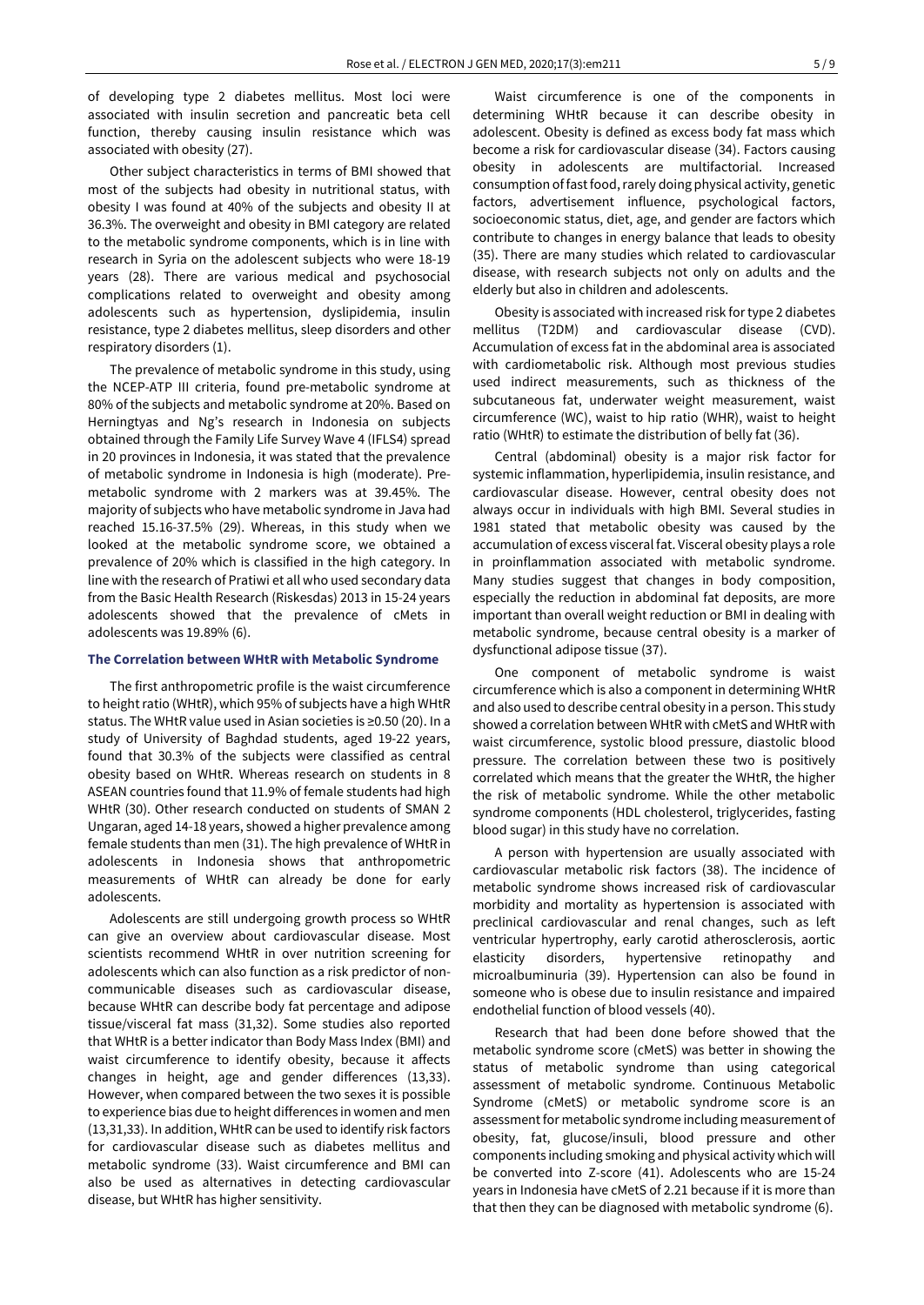

**Figure 1.** Genes that have roles in the formation of digit ratio

## **The Correlation between Digit Ratio with Metabolic Syndrome**

The prevalence in this study found that right hand digit ratio of 21.3% was in the high category while 78.8% was in the low category. While the left hand digit ratio was 33.8% in the high category and 66.3% in the low category. Research conducted by Kumar et all on the students in Malaysia as subjects found high digit ratio prevalence of 55% (16). While previous studies conducted in Indonesia on YARSI University students in Central Jakarta also found a high digit ratio prevalence of 45.82% (14).

The length of the second and fourth fingers reflects the hormones testosterone and estrogen levels during the prenatal period (42). Women tend to have 2D and 4D that have similar length rather than men whose 2D tend to be shorter than their 4D, so most of the digit ratios in men are <1 and ≥1 in women (17,43). Men with lower digit ratios have higher testosterone levels than estrogen and vice versa in women. In addition, a low digit ratio radiographically is associated with an increased risk of knee osteoarthritis (OA) and/or OA hips as well as having higher risk for myocardial infarction (14,42). The distribution of the body's adipose tissue is affected by sexual hormone levels in men and women. Estrogen levels increase adipose tissue around a woman's hips and thighs, while an increase in testosterone in men can increase adipose tissue around the abdomen, shoulders and neck (42). Research on digit ratios as a reflection of prenatal hormone exposure was shown in studies conducted on mouse models because they had digits, like humans, which indicated that the digit ratio was determined by the hormonal environment at the fingers' cartilage development time which could be used to interpret the basis of sexual, behavior and disease development (17).

The value of digit ratio is influenced by the balance of fetal estrogen and testosterone. Both of these hormones affect the fingers growth and development in the embryological period.

Research conducted at the University of Florida reported that activity of fetal estrogen and testosterone was assessed by the expression of Androgen Receptor (AR) and Estrogen Receptor alpha (ER-alpha) which both were higher on the 4th finger than the 2nd finger (17).

Estrogen function is influenced by Estrogen Receptor (ER) which is spread in various types of blood vessels, the function of ER itself is to assist the transcription process. Estrogen has two receptors, ER-alpha and ER-beta which have opposite metabolic functions. Generally ER-alpha leads to metabolic syndrome phenotypes such as impaired glucose homeostasis and inflammation in the experimental mouse, but it also has function to decrease adiposity while ER-beta accelerates adiposity. The loss of ER-alpha function in adipose tissue specifically causes adipose tissue dysfunction which can cause inflammation and fibrosis. Therefore both ERs are considered important in the adipose tissue function and metabolic phenotypes (44).

Androgen and estrogen signaling control digit development by regulating the growth of cartilage cells in the finger over and over. The basic development in digit ratios in sexual way is shown in **Figure 1**. Blue dots are AR and pink dots are ERs found in male and female embryo digits, with higher numbers are found in 4D. (A) In men, digits are exposed to more androgens than estrogen which results in the binding and activation of ARA. High AR and low ER activity in men leads to gene expression profiles in 4D relative to 2D with the green gene marked with names higher in 4D and red genes higher in 2D. As the results the 4D extension leads to a lower digit ratio. (B) In women, digits are more exposed to estrogen rather than androgen which lead to binding and activation of ERE. High or low ER activity causes the different (opposite) changes in the gene expression profiles in 4D relative to 2D, marked by name of the green genes and red genes which are shown in **Figure 1**. Higher level of active ER decrease the growth of cartilage cells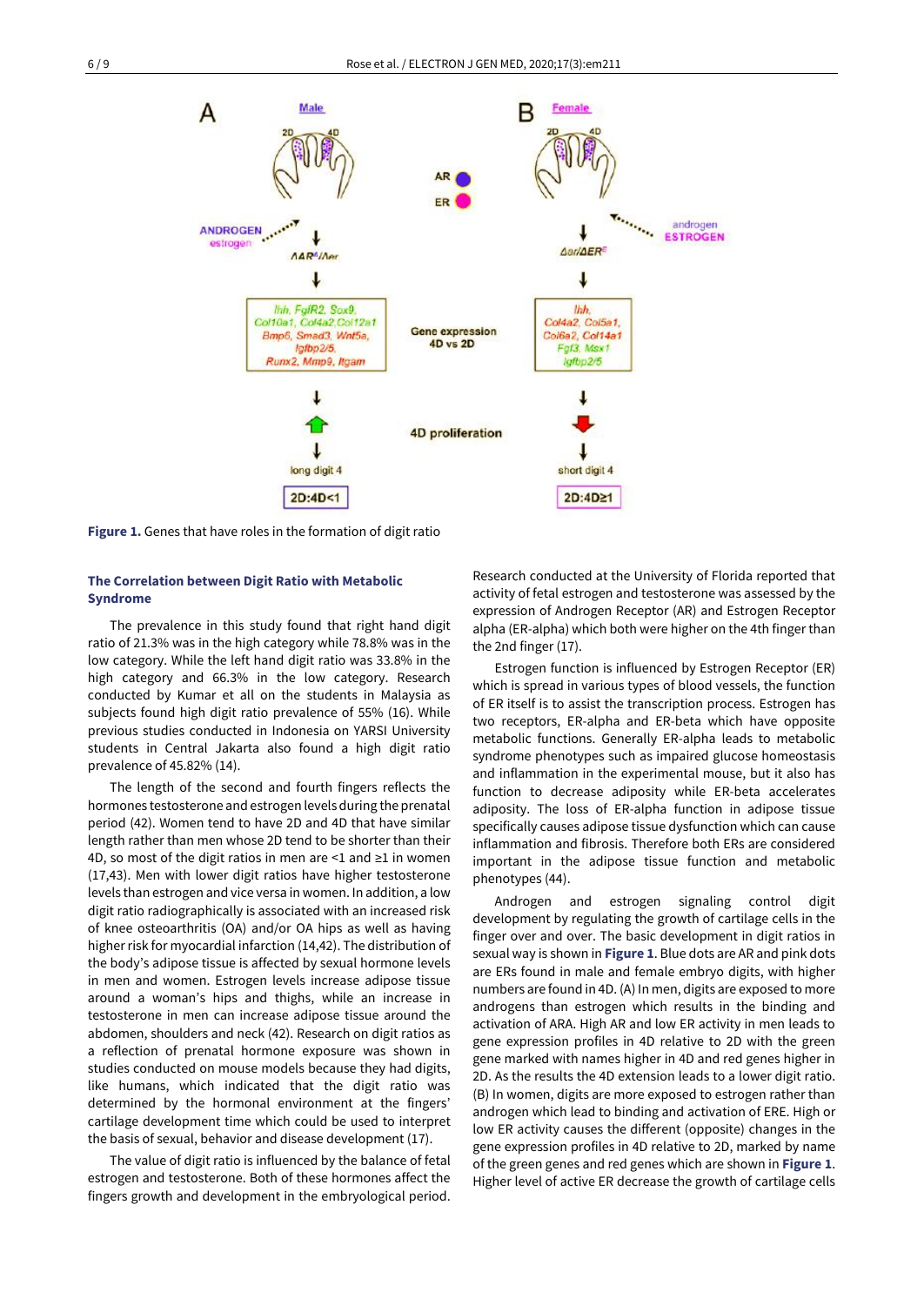called chondrocytes continuously. Thus reducing growth in 4D which results in higher ratio digit (17).

Prenatal androgen level as determinant for digit ratios has been proven in the development of the cardiovascular system. Because it is associated with estrogen receptors in humans which leads to the development of ring fingers which are shorter than the index finger. Individuals who have lower 2D than 4D tend to have a well-developed cardiovascular system and normal cardiovascular function, and vice versa (15).

The results of this study indicated that there was no relationship between the digit ratio of the right and left hand with cMetS or metabolic syndrome components. Similar results were also found in studies conducted by Yildiz et all. with women aged over 18 years who were visiting Turkish clinics (45). Other studies with similar results conducted by Swani et al on female subjects aged 17-35 years showed no correlation between digit ratio with waist circumference, neck circumference, BMI, and hip waist circumference ratio where waist circumference is one of the metabolic syndrome components (46). Besides that, the digit ratio is usually used for research in finding relation between physiological and psychological conditions including fertility; athletic ability; gender-related disease; social behavior; sexual orientation (17). Several conditions such as autism, depression, congenital adrenal hyperplasia, polycystic ovary syndrome (15). Based on several digit ratio studies which related to cardiometabolic disease were using more than 1000 subjects, whereas in this study the subjects were only 80 so that the digit ratio indicator still could not describe a person's metabolic status. This study also required subjects with various nutritional status groups.

# **CONCLUSIONS**

There was a positive and significant correlation between the waist circumference to height ratio (WHtR) with the metabolic syndrome score (cMetS). In addition, WHtR was also correlated with 2 components of metabolic syndrome, namely waist circumference and blood pressure. Digit ratio was not related to metabolic syndrome score (cMetS).

# **ACKNOWLEDGEMENTS**

Thanks to Universitas Diponegoro and all subjects in all Faculties involved. This research was funded by the "Kementrian Ristekdikti State Minister of Research and Technology 2019."

## **Ethics Clearance**

This study received permission from the Health Research Ethics Commission with No.373/EC/KEPK/FK UNDIP/VIII/2019.

## **Suggestion**

Future studies will require a large amount of family and subject history data from different groups of nutritional status. WHtR indicators are significant for cMetS, but faster and practical measurements are needed for future research.

# **REFERENCES**

- 1. Stang J. Adolescent Nutrition: Conditions and Interventions. In JE Brown (Ed.), Nutrition Through the Life Cycle (4th ed.). USA: Cengage Learning. 2011.
- 2. Badan Penelitian dan Pengembangan Kesehatan. Hasil Utama RISKESDAS 2018. Jakarta: Kementrian Kesehatan RI. 2018.
- 3. Sari K. Pengetahuan Gizi terkait Penyakit Degeneratif, Pola Konsumsi dan Aktivitas Fisik Mahasiswa IPB. Bogor: Institut Pertanian Bogor. 2015.
- 4. Emile A. The IDF Consensus Worldwide Definition of the Metabolic Shyndrome. Brussel, Belgium: International Diabetes Federation. 2006.
- 5. Dieny FF, Widyastuti N, Fitranti DY. Sindrom metabolik pada remaja obes: prevalensi dan hubungannya dengan kualitas diet. Jurnal Gizi Klinik Indonesia, 2015;12(1):1. <https://doi.org/10.22146/ijcn.22830>
- 6. Pratiwi ZA, Hasanbasri M, Huriyati E. Penentuan Titik Potong Skor Sindroma Metabolik Remaja dan Penilaian Validitas Diagnostik Parameter Antropometri: Analisis Riskesdas 2013. Jurnal Gizi Klinik Indonesia, 2017;14(2). Available at: <https://jurnal.ugm.ac.id/jgki%0APenentuan>
- 7. Okosun I, Lyn R, David-Smith M, Eriksen M, Seale P. Validity of a Continuous Metabolic Risk Score as an Index for Modeling Metabolic Syndrome in Adolescents. AEP, 2010;10(11):843-51. [https://doi.org/10.1016/j.annepidem.](https://doi.org/10.1016/j.annepidem.2010.08.001) [2010.08.001](https://doi.org/10.1016/j.annepidem.2010.08.001) PMid:20933191
- 8. Shi P, et al. Continuous Metabolic Syndrome Scores for Children Using Salivary Biomarkers. Journal Pone. 2015. <https://doi.org/10.1371/journal.pone.0138979> PMid:26418011 PMCid:PMC4587796
- 9. Saraswati AT, Sulchan M. Audina Tyas Saraswati, M Sulchan. Journal of Nutrition College, 2016;5(5):192-7.
- 10. Ashwell M, Gibson S. Waist-to-Height Ratio as An Indicator of 'Early Health Risk': Simpler and More Predictive Than Using A "Matrix" Based on BMI and Waist Circumference. BMJ Open, VI. 2016. [https://doi.org/10.1136/bmjopen-](https://doi.org/10.1136/bmjopen-2015-010159)[2015-010159](https://doi.org/10.1136/bmjopen-2015-010159) PMid:26975935 PMCid:PMC4800150
- 11. Yang H, et al. Waist-to-Height Ratio is Better Than Body Mass Index and Waist Circumference as A Screening Criterion for Metabolic Syndrome in Han Chinese Adults. Medicine, 2017;XXXVI(96):1-8. [https://doi.org/10.1097/MD.](https://doi.org/10.1097/MD.0000000000008192) [0000000000008192](https://doi.org/10.1097/MD.0000000000008192) PMid:28953680 PMCid:PMC5626323
- 12. Zhou D, et al. Waist-to-Height Ratio: A Simple, effective and Practical Screening Tool for Childhood Obesity and Metabolic Syndrome. Preventive Medicine, 2014;67:35-40. <https://doi.org/10.3934/publichealth.2017.3.301> PMid:29546219 PMCid:PMC5690456
- 13. Rodea-Montero ER, Evia-Viscarra ML, Apolinar-Jiménez E. Waist-to-height ratio is a better anthropometric index than waist circumference and BMI in predicting metabolic syndrome among obese mexican adolescents. International Journal of Endocrinology, 2014. <https://doi.org/10.1155/2014/195407> PMid:25574166 PMCid:PMC4276350
- 14. Endang Purwaningsih MP. Insidensi panjang jari telunjuk terhadap jari manis (rasio 2D: 4D) pada mahasiswa Fakultas Kedokteran Universitas YARSI Angkatan 2013- 2014. YARSI Medical Journal, 2016;24(1):001-008. <https://doi.org/10.33476/JKY.V24I1.134>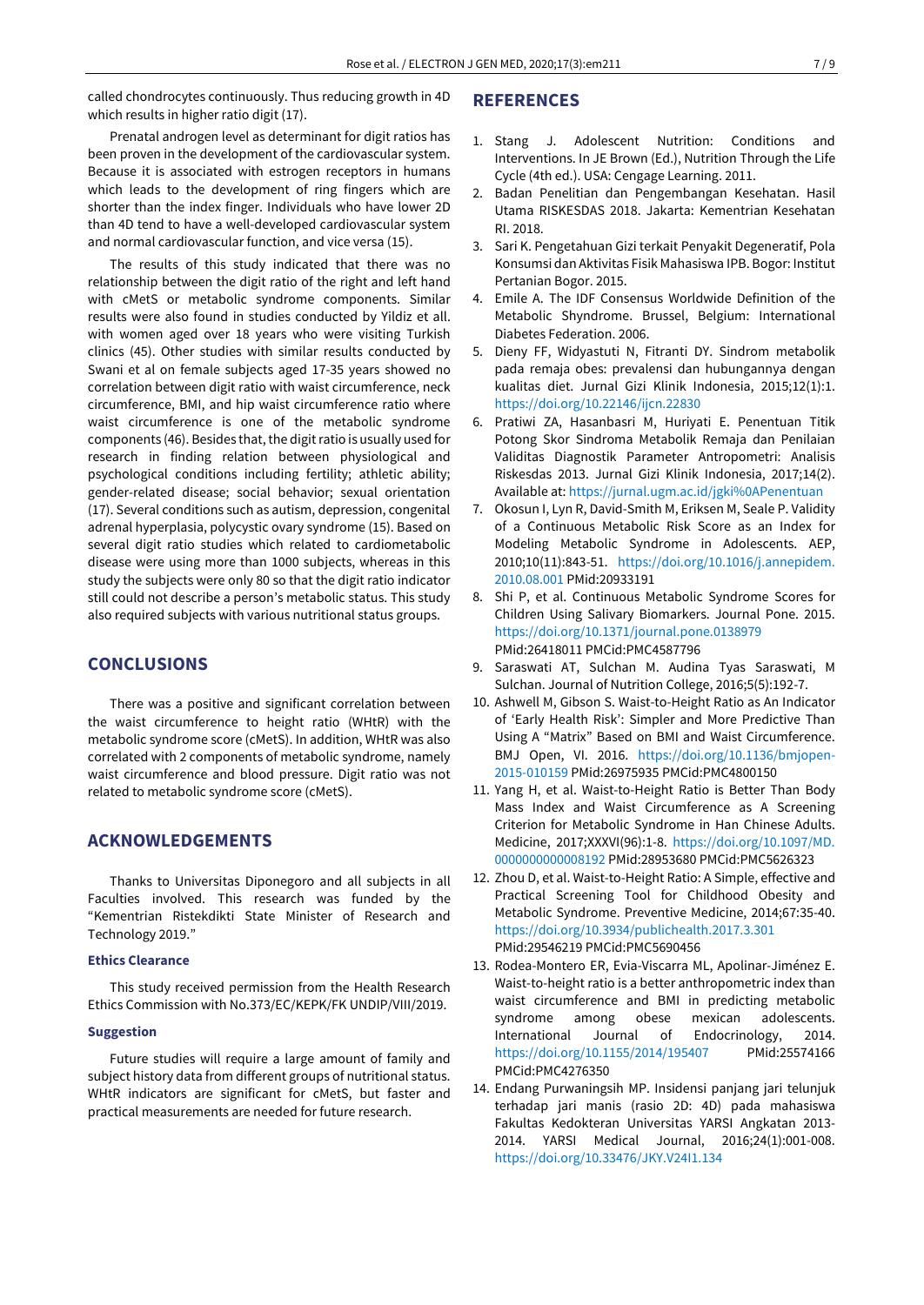- 15. Asuku AY, et al. Relationship of Second-to-Fourth Digit Ratio with Metabolic Syndrome Indices and Serum Biomarkers in Hausa ethnic group of Kano, Nigeria. Journal of Experimental and Clinical Anatomy, 2018;XVI(2):103-10. [https://doi.org/10.4103/jeca.jeca\\_24\\_17](https://doi.org/10.4103/jeca.jeca_24_17)
- 16. Kumar N, Sallehuddin MA, Syed SMFB, Idris MH, et al. The Ratio of Second to Fourth Digit Length (2D:4D) and Heart Disease. Bangladesh Journal of Medical Science, 2016;15(4):529. <https://doi.org/10.3329/bjms.v15i4.23958>
- 17. Zheng Z, Cohn M. Developmental Basis of Sexually Dimorphic Digit Ratios. PNAS, 2011;108(39). <https://doi.org/10.1073/pnas.1108312108> PMid:21896736 PMCid:PMC3182741
- 18. Kitlesi K. Relationship Between Second to Fourth Digit Ratios and Obesity, Muscle Mass, 2-5. <https://doi.org/10.4328/JCAM.3846>
- 19. Susetyowati. Gizi Remaja. In Hardinsyah & D. N. Supariasa (Eds.), Ilmu Gizi :Teori dan Aplikasi (1st ed., pp. 160-168). Jakarta: Penerbit Buku Kedokteran EGC. 2016.
- 20. Zhang Y, Wang Z, Chu Z, Zhao J. Profiles of Body Mass Index and The Nutritional Status among Children and Adolescents Categorized by Waist-to-Height Ratio Cut Offs. International Journal of Cardiology, 2016;223:529-33. <https://doi.org/10.1016/j.ijcard.2016.07.303> PMid:27552573
- 21. Soewondo P, Purnamasari D, Oemardi M, Waspadji S. Prevalence of Metabolic Syndrome Using NCEP / ATP III Criteria in Jakarta, Indonesia: The Jakarta Primar. Dwipayana MP, Suastika K, Saraswati I, Gotera W, Budhiarta A, Sutanegara, et al. Prevalensi Sindroma Metabolik Pada Populasi Penduduk Bali, Indone, 2006:199- 203.
- 22. Eisenmann JC, et al. Construct Validity of A Continuous Metabolic Syndrome Score in Children. Diabetology & Metabolic Syndrome, 2010;2(8). [https://doi.org/10.1186/](https://doi.org/10.1186/1758-5996-2-8) [1758-5996-2-8](https://doi.org/10.1186/1758-5996-2-8)
- 23. Okosun I, et al. Continuous Metabolic Syndrome Risk Score, Body Mass Index Percentile, and Leisure Time Physical Activity in American Children. The Journal of Clinical Hypertension, 2010;12(8). [https://doi.org/10.1111/j.1751-](https://doi.org/10.1111/j.1751-7176.2010.00338.x) [7176.2010.00338.x](https://doi.org/10.1111/j.1751-7176.2010.00338.x) PMid:20695944
- 24. Sharma SK, et al. Prevalence of Hypertension, Obesity, Diabetes, and Metabolic Syndrome in Nepal. International Journal of Hypertension, 2011:1-9. [https://doi.org/10.4061/](https://doi.org/10.4061/2011/821971) [2011/821971](https://doi.org/10.4061/2011/821971) PMid:21629873 PMCid:PMC3095978
- 25. Pradhan AD. Sex differences in the metabolic syndrome: Implications for cardiovascular health in women. Clinical Chemistry, 2014;60(1):44-52. [https://doi.org/10.1373/](https://doi.org/10.1373/clinchem.2013.202549) [clinchem.2013.202549](https://doi.org/10.1373/clinchem.2013.202549) PMid:24255079
- 26. Varanasi VK. Metabolic Syndrome: The Genetic Aspect. Endocrinology & Metabolic Syndrome, 2011;01(S1):1-2. <https://doi.org/10.4172/2161-1017.s1-e001>
- 27. Brown AE, Walker M. Genetics of Insulin Resistance and the Metabolic Syndrome. Curr Cardiol Rep, 2016;18(75). <https://doi.org/10.1007/s11886-016-0755-4> PMid:27312935 PMCid:PMC4911377
- 28. Al-Bachir M, Bakir MA. Predictive Value of Body Mass Index to Metabolic Syndrome Risk Factors in Syrian Adolescents. Journal of Medical Case Report, 2017;11(170):1-7. <https://doi.org/10.1186/s13256-017-1315-2> PMid:28646923 PMCid:PMC5483316
- 29. Herningtyas EH, Sheng T. Prevalence and Distribution of Metabolic Syndrome and Uts Components Among Provinces and Ethnic Groups in Indonesia. BMC Public Health, 2019;19(377):1-12. [https://doi.org/10.1186/s12889-](https://doi.org/10.1186/s12889-019-6711-7) [019-6711-7](https://doi.org/10.1186/s12889-019-6711-7) PMid:30943932 PMCid:PMC6448251
- 30. Peltzer K, Pengpid S. The Association of Dietary Behaviors and Physical Activity Levels with General and Central Obesity among ASEAN University Students. AIMS Public Health, 2017;4(3):301-13. [https://doi.org/10.3934/public](https://doi.org/10.3934/publichealth.2017.3.301) [health.2017.3.301](https://doi.org/10.3934/publichealth.2017.3.301) PMid:29546219 PMCid:PMC5690456
- 31. Mulyasari I, Pontang GS. Waist Circumference and Waist-to-Height Ratio as Indicators for Excess Adiposity in Indonesian Adolescents. J. Gizi Pangan, 2018;13(3):131-6. <https://doi.org/10.25182/jgp.2018.13.3.131-136>
- 32. Nuaman BN, Khalil NS, Kamal W. Waist-to-Height Ratio as an Index of Central Obesity: its association with Life-Style Characteristics. Diyala Journal of Medicine, 2017;12(1):75- 83.
- 33. Mirzaei M, Khajeh M. Comparison of anthropometric indices (body mass index, waist circumference, waist to hip ratio and waist to height ratio) in predicting risk of type II diabetes in the population of Yazd, Iran. Diabetes and Metabolic Syndrome: Clinical Research and Reviews, 2018;12(5):677-82. [https://doi.org/10.1016/j.dsx.2018.04.](https://doi.org/10.1016/j.dsx.2018.04.026) [026](https://doi.org/10.1016/j.dsx.2018.04.026) PMid:29680518
- 34. Warren CL. Adolescent obesity. School Health Review, 1972;3(3):19-20. [https://doi.org/10.1080/00366579.1972.](https://doi.org/10.1080/00366579.1972.10612649) [10612649](https://doi.org/10.1080/00366579.1972.10612649)
- 35. Kurdanti W, Suryani I, Syamsiatun NH, Siwi LP, Adityanti MM, Mustikaningsih D, Sholihah KI. Faktor-faktor yang mempengaruhi kejadian obesitas pada remaja. Jurnal Gizi Klinik Indonesia, 2015;11(4):179. [https://doi.org/10.22146/](https://doi.org/10.22146/ijcn.22900) [ijcn.22900](https://doi.org/10.22146/ijcn.22900)
- 36. Giudicessi JR, Ackerman MJ. NIH Public Access. Bone, 2008;23(1):1-7.
- 37. Paley CA, Johnson MI. Abdominal Obesity and Metabolic Syndrome: Exercise As Medicine? BMC Sports Science, Medicine and Rehabilitation. 2018. [https://doi.org/10.1186](https://doi.org/10.1186/s13102-018-0097-1) [/s13102-018-0097-1](https://doi.org/10.1186/s13102-018-0097-1) PMid:29755739 PMCid:PMC5935926
- 38. Izawardy D, Taha AR, Astuti M, Achadi EL, Hardinsyah BAK, Kemenkes. Pedoman gizi seimbang. 2014.
- 39. Mulè G. Metabolic syndrome in hypertensive patients: An unholy alliance. World Journal of Cardiology, 2014;6(9):890. <https://doi.org/10.4330/wjc.v6.i9.890> PMid:25276291 PMCid:PMC4176799
- 40. Haris S, Tambunan T. Hipertensi pada Sindrom Metabolik. Sari Pediatri, 2009;11(4). [https://doi.org/10.14238/sp11.4.](https://doi.org/10.14238/sp11.4.2009.257-63) [2009.257-63](https://doi.org/10.14238/sp11.4.2009.257-63)
- 41. Pandit D, Chiplonkar S, Khadilkar A, Kinare A, Khadilkar V. Efficacy of a continuous metabolic syndrome score in Indian children for detecting subclinical atherosclerotic risk. International Journal of Obesity, 2011;35(10):1318-24. <https://doi.org/10.1038/ijo.2011.138> PMid:21772245
- 42. Balci RS, Acikgöz AK, Göker P, Bozkir MG. The Relationship of Finger Length Ratios (2D:4D) with Quantitative, Verbal Talent and Anthropometric Parameters. International Journal of Morphology, 2018;36(1):310-8. <https://doi.org/10.4067/s0717-95022018000100310>
- 43. White M, Jarrett T, Komar C. Correlation between Digit Length Ratios and Risk Factors Associated with Metabolic Syndrome. J Metabolic Synd, 2017;6(1). <https://doi.org/10.4172/2167-0943.1000221>